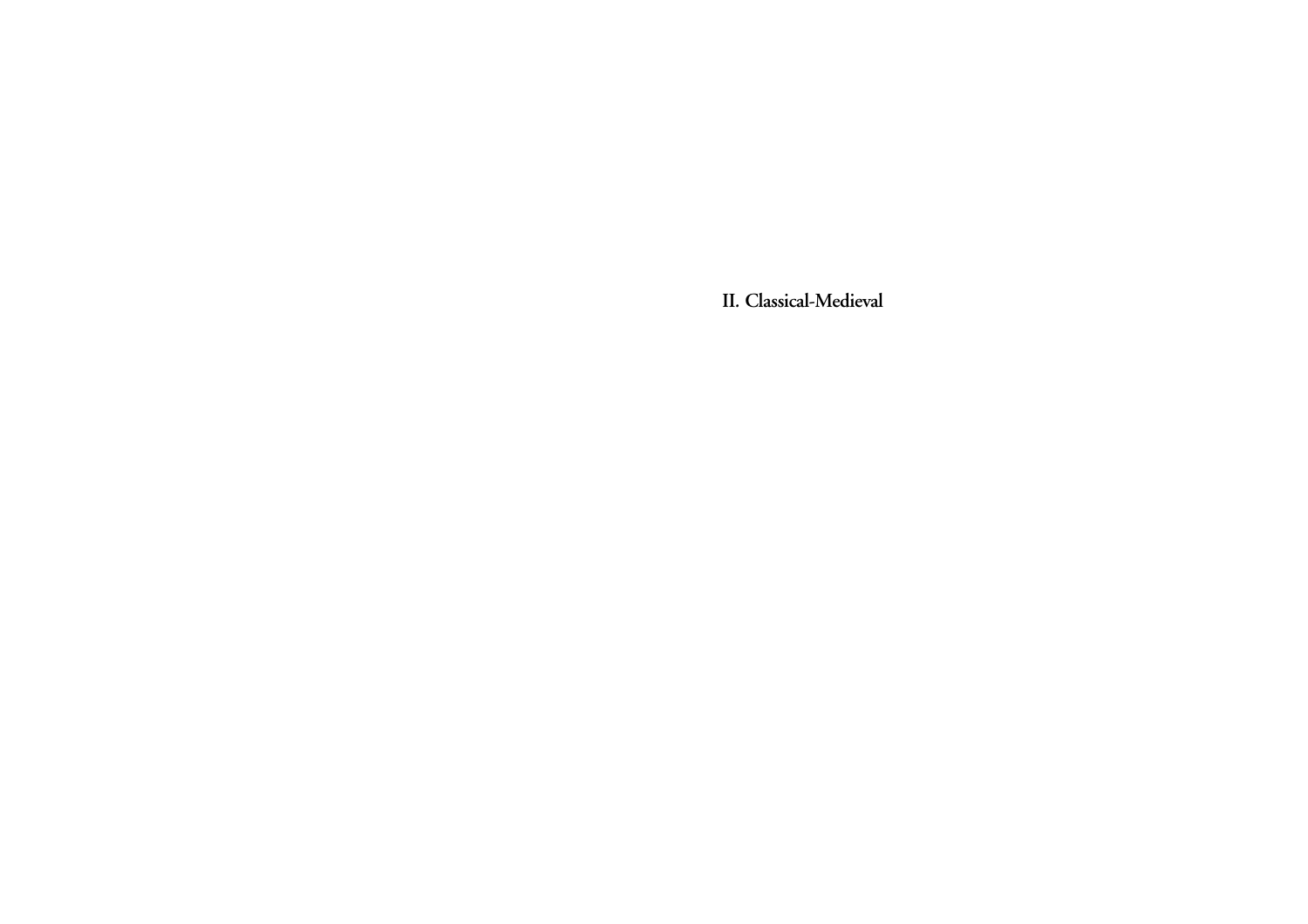# *Vulcan Cuckolded by Mars: Archetypal Adultery and Its Subsequent Undercurrents*

In Book Eight of the *Odyssey* we experience a meta-recitation, in which appears the Homer-like blind minstrel (*aoidos*), Demodokos. The themes of his song are "war and love," and among the audience we find Odysseus, currently an anonymous guest at the palace of King Alkinoos. The war sung of in this situation of meta-recitation is the Trojan war, still fresh in their memory and inducing tears from Odysseus, among others. It is veritably a miniature epic; the *Iliad* writ small. Love, the other theme Demodokos sings of, on the other hand, has nothing remotely to do with the whole epic milieu. It is a love affair of an illicit kind, an adultery of gods: Mars and Venus, discovered while they are between the sheets together by Vulcan, Venus's cuckolded husband. Listening to the story, Odysseus, we are told, "found sweet pleasure in the tale." **<sup>1</sup>** How and why he finds it sweet is a question we had better leave open for now, but there is no question about its being a sweet piece of work. The whole passage (266–366), as in the case of "the Shield of Achilles" (Book Eighteen of the *Iliad*) has a formal unity, and is even detachable as a work in its own right. **<sup>2</sup>** And indeed in the subsequent history of Western literature this episode of divine adultery, *Ur*-soap opera, if you like, has been transmitted and interpreted as if it were an autonomous piece of work; there are innumerable modifications and each of them assumes its autonomy. **<sup>3</sup>** As we shall see, Cicero, Virgil, and Ovid all deal with it in their

*6*

<sup>1.</sup> All quotations from Homer (both the *Iliad* and the *Odyssey*,), are from R. Fitzgerald's translation.

<sup>2.</sup> Homer scholarship long assumed that the whole piece was a later interpolation (cf. Delcourt 9, 76–84). For an important refutation of this view, see Burkert.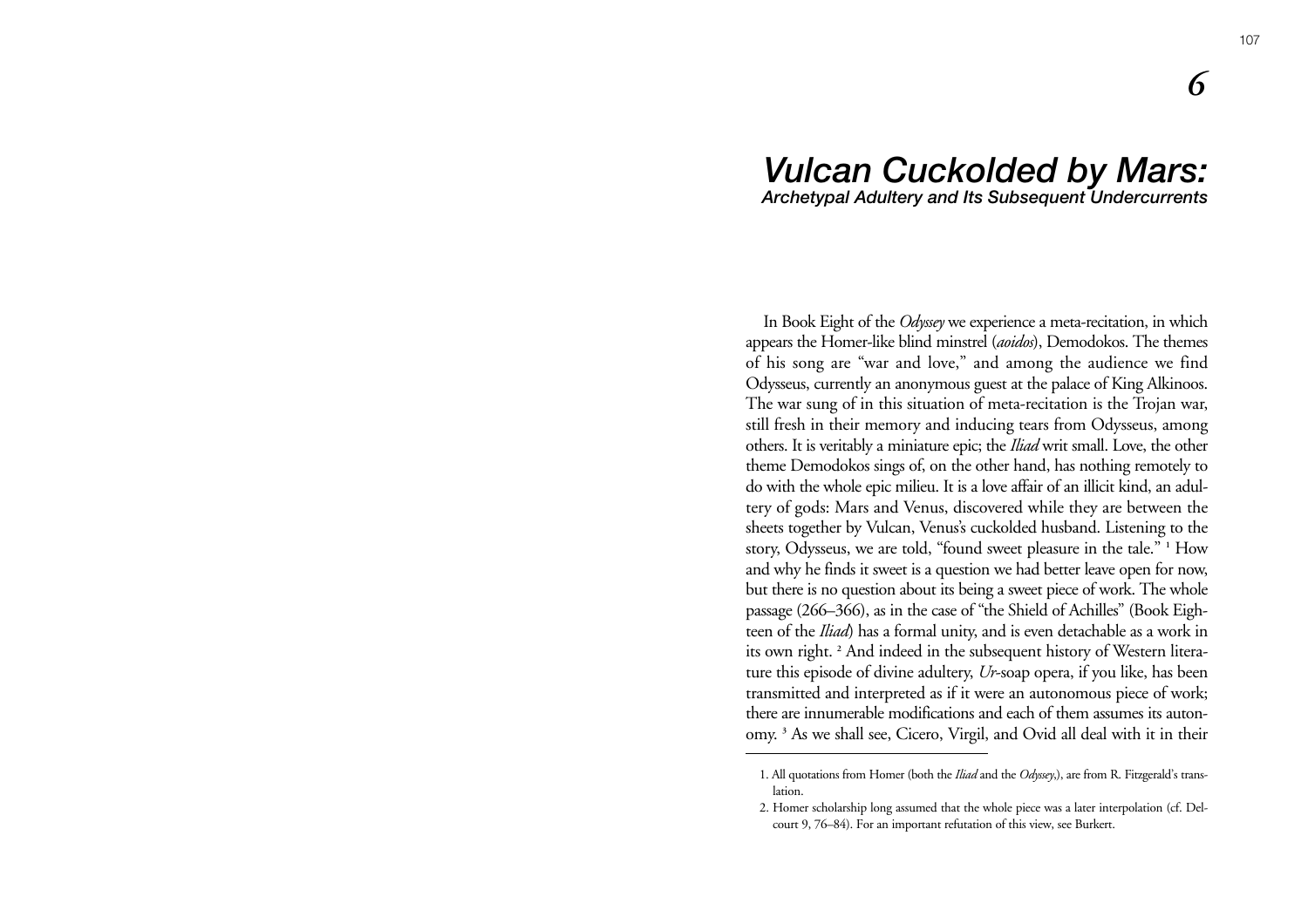own several ways, thus paving the way for various pathways of transmission in the Middle Ages and the Renaissance in various forms, ranging from adaptation, commentary and moralization to mythological compilation. Transmission, of course, is, always at the mercy of historical contingency, and in the case of our tale historical as well as cultural contingency has apparently been exceptionally favorable, with the result that in due course—no one knows specifically when—something approaching an invariable structure or type has presumably emerged and at the same time registered itself in the liminality of sub-consciousness. As an established archetype structure it is to survive the Renaissance, the last epoch of explicity mythological discourse, and can be shown to be detectable even in some modern writing; e.g., Zola's *L'Assommoir* and, D. H. Lawrence's *Lady Chatterley's Lover*. **<sup>4</sup>** On the former instance here is Michel Serres at his typical best:

the character Gervaise in *L'Assommoir* limps: Here is the figure of the hereditary flaw (*tare*), the word *tare* meaning, in the first place, an imbalance. But, in addition, her husband, a roofer, falls from a roof and begins to limp just as she does. Gervaise has fallen to the lower classes, to the Goutte d'Or slum. She is friendly with a blacksmith, Gueule d' Or; she is the mother of Nana Mouche d'Or, whose career begins when she plays the part of a blond Venus in a Parisian theatre. Thus, by following the trace of the golden legend, one can reconstitute the affair of Vulcan, whose lair is precisely reconstituted on stage. Gervaise limps because of her flaw (*tare*); she is lame because of her fall… And it is mythology that reveals why the lame woman becomes a laundress through an original fault, flaw or fall, filth or crack, that must be washed away or sewn together, that she fails to whiten or mend. (Serres 41)

Here the figure and function of Vulcan is disseminated among the roles

of wife, and adulterer,. and that of Venus, is similarly dispersed in mother and daughter. Distortion is evident and (*pace* Serres) one can hardly reconstruct with any precision an affair of Vulcan in its narrative details. And yet, it must be emphasised that one can never deny the relevance in its essentials of Serres' reading, which, eloquently reveals the traces of the "registered structure" as it is worked out in a novel written as late as the nineteenth century. Obviously, such subtle and complicated modification is characteristic of modern times, when mythology and mythopoesis have inevitably gone underground. But such modification is not a monopoly of the post-Renaissance era, either; something similar, as I will argue, was actually practised in the late Middle Ages in such forms as allegorical mythopoesis.

Odysseus, listening to Demodokos's song of divine adultery, as mentioned above, "found sweet pleasure" in it. "Sweet pleasure (*hesis*)" may be a felicitous expression indeed, to describe a soap-operatic episode, whose light and easy vein marks a sharp contrast to the serious and engrossing epic Demodokos recites on the same occasion. But at the same time, the unconcerned easiness of "sweet pleasure" is also a measure of the moral and narrative ambiguity inherent in the story. The very fact of adultery is succinctly presented at the outset; "how hidden in Hephaistos' house they played at love together, and the gifts of Ares dishonoring Hephaistos' bed." It is perhaps one of those rare universal truths that for the act of adultery, be it divine or human, the place of assignation does matter more than anything else, and it was in the marriage bed of Venus that it took place. This clandestine pleasure, however, was destined to be discovered sooner or later as the all-seeing Sun (Helios), we are told, bore witness to the deed. The complicity of Mars and Venus in the act of adultery is emphasised: Mars was expectantly on the lookout for Vulcan's leaving home, and upon his leaving, Venus in her turn lost no time in inviting Mars to come to her ("Come, and lie down, my darling, and be happy"). But, eventually, as it turned out, they were caught in Vulcan's net and shamefully exposed to the curious eyes of the other Olympian gods. Now, had the tale been concluded at this juncture it would have been one of those moral fables which purport to show that adultery will inevitably be punished with disgrace. It would have been morally sim<sup>p</sup>le and straightforward to end with the humiliating capture of the adulterous pair in the net of retributive vengeance. Hephasistos, too,

<sup>3.</sup> Perhaps one of the earliest instances of this transmission is Plato's *Republic* (390), where ironically the myth is used to exemplify material which is unsuitable for the moral education of the young. For the medieval transmission of the myth in general, see Wood (108–41). Seznec, a classic in this genre, is surprisingly taciturn in this respect, referring to it but once (172).

<sup>4.</sup> See Hintz & Teunisse, "War, Love, and Industrialism: the Ares/Aphrodite/Hephaistus Complex in *Lady Chatterley's Lover*."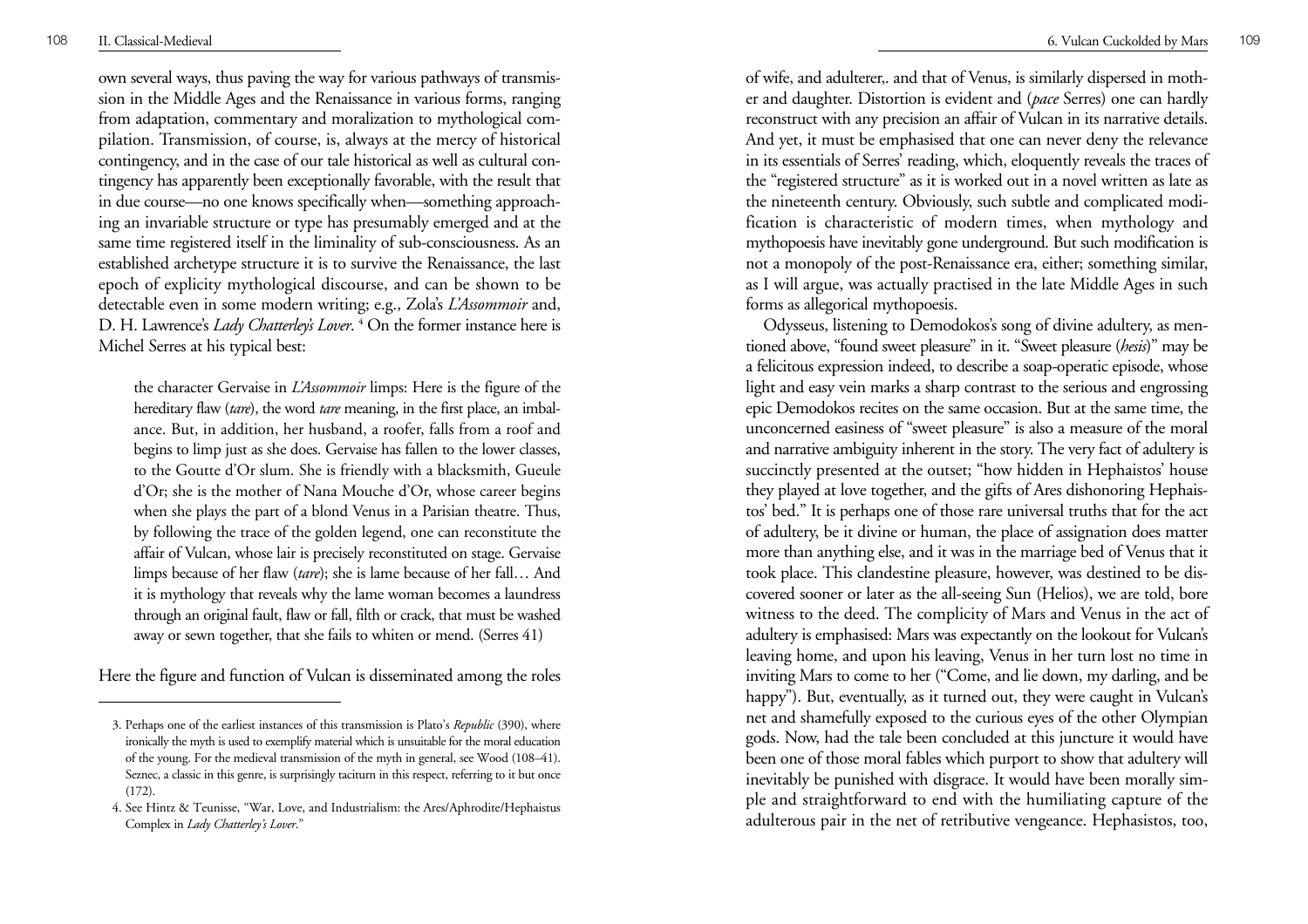would then have been in a position to enjoy full sympathy from the Olympian audience when he appealed, "Aphrodite, Zeus's daughter, caught in the act, cheating me, her crippled husband, with Ares—devastating Ares. Clean-limbed beauty is her joy, not these bandy legs I came into the world with." The structure of the narrative, however, does not allow of such moral straightforwardness and simple retributive, poetic justice. It turned out that an irrepressible laughter arose among the Olympian gods gazing at the entrammelled and surprised lovers—laughter which can be interpreted as a scourge of justice. Along with the laughter an insidious view, equally irrepressible, gave itself away in a conversation between Apollo and Hermes. To the former's question as to whether he would accept a coverlet of chain if he could lie by Aphrodite's side, Hermes replied thus: "Wrap me in chains three times the weight of these, come goddesses and gods to see the fun: only let me lie beside the pale-golden one!" This provoked further hilarious laughter among the gods—laughter which can be understood, this time, to act as a virtual nullification of retributive justice. And as if to confirm the amoral nature of this laughter, Poseidon intervened, much to Hephaistos' chagrin, to save Ares from punishment. Unbound and set free, he fled to Thrace while Aphrodite on her part escaped to Paphos, territory sacred to her. Thus does the narrative come to an end, and we are left with a sense of moral uncertainty, if not bewilderment. **<sup>5</sup>**

One way to adjust the way of the gods to our sense of poetic justice would be to remind ourselves that they are, after all, the Olympian gods, notorious divinities often indulging in adultery and incest. But their familiarity with what are in human terms called unnatural and anti-social love affairs does not necessarily mean a total lack of any sense of transgression and violation, which are, in their turn, brought into being by some form of taboo and contract some first stirrings of order and repression. If the Olympian gods are not immune from acts of adultery and incest, it is probably because the Greek conception of the divine forces was characteristically formed at the level of contradictory desires at work.

These forces, desires, or (to use a pertinent recent formula) "flows" of the libido,  $\epsilon$  could express themselves only in transgression under the equivocal repressive norm, be it psychological, moral, or social. The point, at any event, must be made that the Olympian sense of truth did not repress the reality of divine adultery but supplied it with a suitable form. In the narrative in question we can see the existence of justice in the figure of the Sun, from whom nothing could be concealed, even what had been done and was going on in the hidden quarters of Lemnos, which probably includes the rightful marriage of Vulcan and Venus. And yet (or perhaps accordingly), there must needs lurk "flows of the libido." While there is a sense in which Vulcan's wrath and crafty vengeance are justified, there remains equally, a sense in which the seductive beauty of Venus is so irresistible and spontaneous that what it entails, libidinal flows/flaws and subsequent transgressions, can be considered somehow natural or as much given as the flaw of crippled Vulcan.

We are still far from being able to decide what kind of "sweet pleasure" Odysseus could and should find in this tale. It is highly possible that at the back of his mind there presented itself an image of Penelope overlapping with Venus. But perhaps this whole question is wrong and irrelevant. If he found "sweet pleasure" in the tale, as indeed he did according to Homer, then it would most probably be such a kind of pleasure as the dynamics of desire releases in its working through norm and violation, contract and transgression. It is in this sense that this tale of divine adultery can be called the "*Ur*-soap opera"; unlike the *Ur*-tragedy of incest which is fatally committed with no possibility of redemption, the tragi-comic soap opera of adultery lacks absolute irretrievability, the tragic sense of no return.

The narrative capacity of harbouring "flows of the libido" in norm and transgression and the concomitant moral openness of the tale largely define and anticipate its subsequent development and transformation (where Ovid, among others, is to play an important part). This narra-

<sup>5.</sup> In Burkert's view this sense of moral ambiguity is a function of Jovian Myth-political centralization, whose grip is taken to be tighter in the world of the *Odyssey* than in that of the *Iliad*. The laughter, not so much an indication of modernity as a remnant of ancient elements (and for us the source of moral ambiguity), plays the important role of safety valve lest the whole narrative of the *Odyssey*, structural or otherwise, be stultified.

<sup>6.</sup> Deuleuze and Guattari: 5. Cf. "Desire constantly couples continuous Flows and partial objects that are by nature fragmentary and fragmented. Desire causes the current to flow, itself flows in turn, and breaks the Flows" (loc. cit.).

Behind my strategy in resorting to such an avant-garde conception is the idea that it may be of some use to focus on the myth of the Vulcan/Venus/Mars complex as a substitute for the Oedipus complex, which has unduly been predominant since the end of the last century.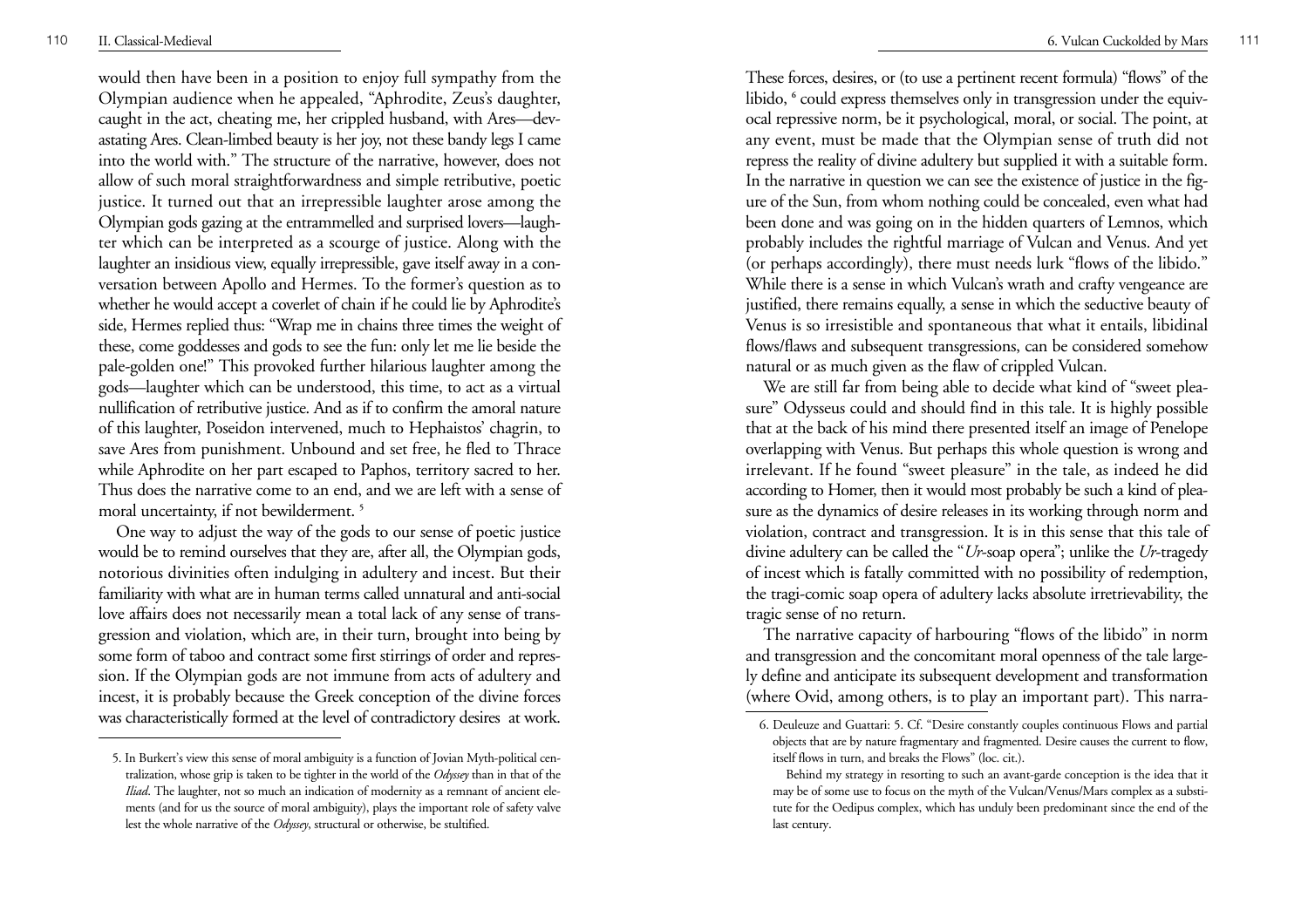tive and moral multivalence has its origins largely in the ambivalent nature of each character and the relative individual freedom of each god. Thus, Vulcan is characterised by the flaw in his balance (bow legged) as well as by the fire of *ira justa*; Mars by his lapse in the criminal act of adultery but also by his comeliness and manliness; the so-called "two Venuses" (*urania* and *pandemos*) are not implied here but the ambivalence of esthetics and ethics, the denial of "*kalokagathos*," seems to be discernible. No divinity ever takes possession of absolute power. Helios, supposedly representing all-revealing justice, seems to be an exception to this rule, but the subsequent development of the tale indicates that it is after all not the case with him, either. Thus, for example, in the Ovidian treatment of the tale (*Metamorphoses*, IV. 169–89) Venus is going to avenge herself on the Sun (*Sol* ) for the disgraceful discovery he has made: she will cause all his subsequent amours to fail. As a consequence, the Sun, a figure of sympathetic justice ("temperat": 169 "indoluit facto": 173), falling prey to Venerial retaliation is left at the mercy of "flows of the libido." Moreover, Ovid goes further in another instance (*Ars Amatoria*, II. 561ff), where the Sun is degraded into the role of a mere officious talebearer; were it not for his detection and tale-bearing, Ovid adds, the adulterous lovers could have kept their deed secret and hence would never have dare to do it openly and shamelessly [as they subsequently did] in the flame of passion stimulated all the more by the very detection (550–60). Here the whole story is construed in the service of an exemplum ("Quam mala, Sol, exempla moves!": 574) that shows the negative and contrary effects detection may entail in the matter of amour. "Flows of the libido" will gain momentum when dammed up in the repression of shame and guilt, whose intensification in open exposure will in its turn bring about an increase in the libidinous flows. This instance of Ovidian moralization marks how far our tale can go as *exemplum* in the direction of a psychology of eros. And, indeed, as such it will be later used and put in the mouth of *La Vieille* (the Old Woman) in the *Roman de la Rose* in defense of unrestrained sensuality and women's "natural" desire for sexual freedom. **<sup>7</sup>**

Ovid's third reference to the tale in the *Tristia* (II. 295–96) and that of Virgil in the *Aeneid* (VIII. 387) alike testify to the popularity and unflag-

<sup>112</sup> II. Classical-Medieval 6. Vulcan Cuckolded by Mars <sup>113</sup>

ging importance of this myth; both passages, for their proper interpretation, demand familiarity with it. Ovid refers to it in the course of defending his own work which is being blamed for having depraved women; his defense, typical of his outlook, asserts that "omnia perversas possunt corrumpere mentes" (all things can corrupt perverted minds: 301). And the perverted minds include hers, who looking on Pallas, "will ask why the virgin brought up Erichtonius, the child of sin," and,

venerit in magni templum, tua munera, Martis, stat Venus Ultori iunctua, vir ante fores.

(if she enters the temple of mighty Mars, thine own [Augustus'] gift, [in her perverted imagination] Venus stands united with Mars the Avenger, though her husband is at the door.) **<sup>8</sup>**

The passage calls for some historical explanation as well as knowledge of our myth. The temple mentioned here is the one Augustus dedicated to Mars the Avenger in 2 B.C. after the battle of Philippi. It stood in his own forum and enshrined Mars and Venus, the grouping of which came to acquire a new sense in the reign of Augustus as he tried to unite the austere cult of Venus—which was typical of Rome and distinct from the usual erotic cult—with that of Mars, an ancient national tutelary god. Thus, the pairing of Venus and Mars here has nothing whatsoever to do with the myth of their escapade and ought not to be associated even remotely with it, as happens in the perverted mind of Ovid's woman. There was actually no statue of Vulcan at the temple doors; "vir ante fores" (296) is a fabrication of the traditionally-moulded, if perverted, imagination.

As the Augustan sublimation of the Mars-Venus complex indicates, Venus as a specifically Roman deity (as the author of *La Religion Romaine de Vénus* tells us) was distinguished by her "*tenue* (continence)." Also characterised in this way, it is argued, was Virgil's Venus:

pas d'allusion à 1'adultère d'Aphrodite avec Ares, sur lequel s'étend complaisemment Homère… Si Venus reste une déesse de l'amour, cet aspect

<sup>8.</sup> Translation mine. The translation of the Loeb edition reads: "If she…, Venus stands close to the Avenger, in the guise of a man before the door," which obviously fails to take into 7. For this kind of "naturalism" in late medieval literature, see Scaglione, esp. pp. 101ff. consideration the necessary mythological background and is hence patently wrong.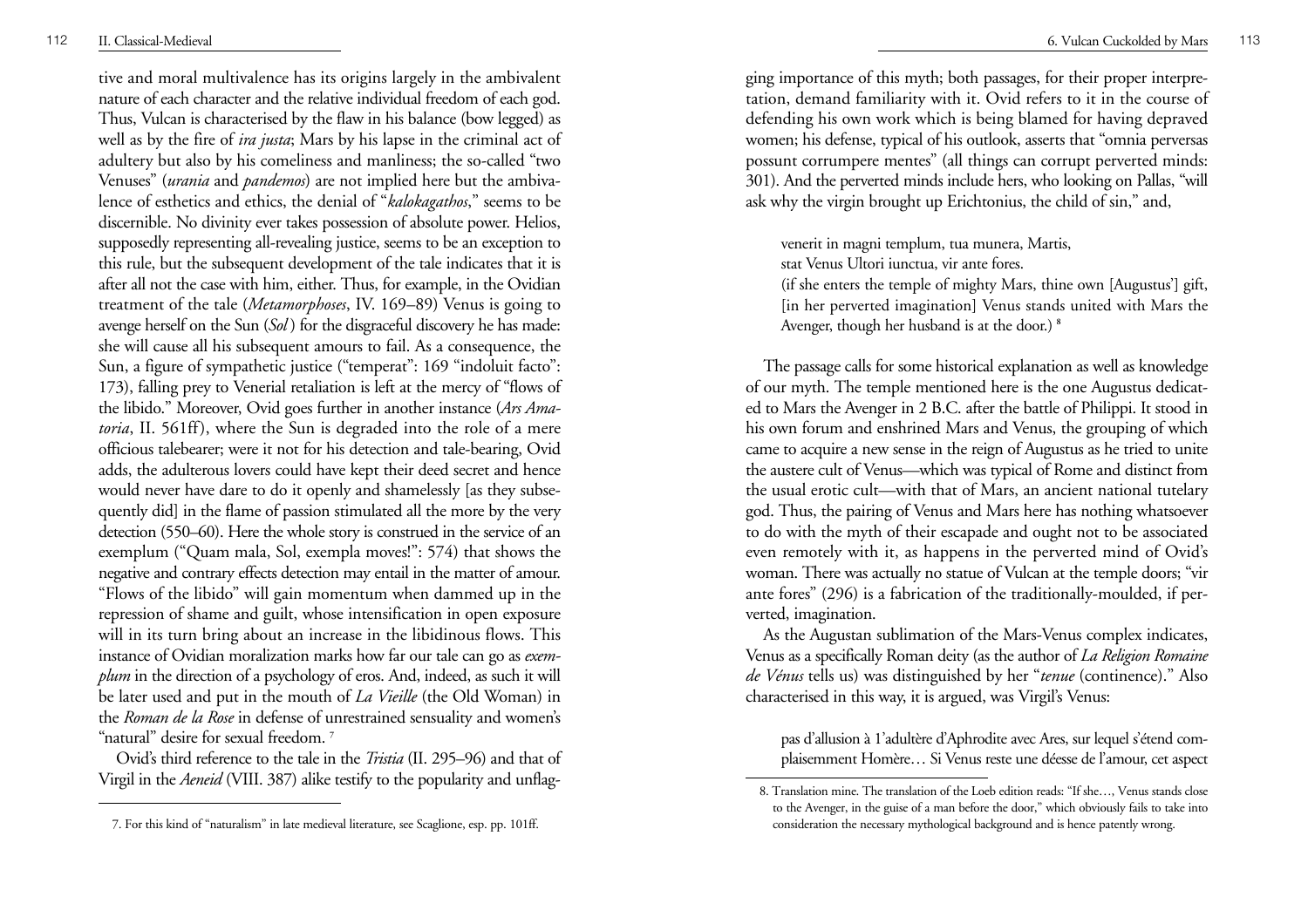devient secondaire chez Virgile. En tant que déesse de l'amour,…Venus inspire le plus légitime des désirs à son mari Vulcain… afin d'obtenir des armes pour son fils. (Schilling 363)

The last reference is to the *Aeneid*, VIII. 370sq., where Venus, coming to their "golden wedding chamber (thalamoque… coniugis aureo)" (372), asks her husband to make arms associated with Mars, whom she reveres ["sanctum mihi numen arma" : 382-–83]

niveis hinc atque hinc diva lacertis

cunctantem amplexu molli fovet. ille repente accepit solitam flammam, notusque medullas

intravit calor et labefacta per ossa curusco

ignea rima micans percurrit lumine nimbos.

sensit laeta dolis et formae conscia coniunx. (387–93)

(and, as he falters, [she] throws her snowy arms round about him and fondles him in her soft embrace. At once he caught the wonted flame; the familiar warmth passed into his marrow and ran through his melting frame: even as when at times, bursting amid the thunder's peal, a sparkling streak of fire courses through the storm-clouds with dazzling light. His consort knew it, rejoicing in her wiles and conscious of her beauty.)

Is it conceivable, with due respect to Schilling's invaluable work, that Venus is here inspiring Vulcan with the most legitimate desire? Plainly not. The goddess sensed the wonted flame catching in Vulcan, and rejoiced in her wiles. Boldly enough, her wiles contain an implilcit reference to Mars ("sanctum mihi numen arma"). Since Aeneas was an offspring of Venus' extramarital affairs, Vulcan naturally had every reason to hesitate ("cunctantem") at his wife's "impudent (impudicus)" request. And "impudent" is a word borrowed from Servius, one of the most authoritative Virgilian exegetes in the Middle Ages. For Servius, there is an obvious question "which arises from Venus' impudent petition (quae nascitur ex petitione Veneris impudica)," i.e., how could Venus possibly make such an outrageous petition as having arms made for her son, who was born as a result of adultery ("petitura pro filio de adulterio procreato")? It was so unabashedly and flagrantly impudent that she needed "longum proemium." But at the same time she was conscious of her beauty and confident of her success.

Deinde quod nact est occasionem eius temporis quo Marti arma faciebat, quem fuisse sciebat adulterum; per quod datur intelligi Vulcanum iam omnem suspitionem & iram, quam habuit circa Venerem, deposuisse, adeo vt arma etiam ipsi fabricaret adultero. Praeterea Vulcanum vxorium fuisse testatur & ipse Virgilius dicens, "Tunc pater eterno fatur deuinctus amore." (Servius 255)

(Then she obtained the opportunity for the time, in which Vulcan should fabricate arms for Mars, though he knew him to be her lover; from this we are given to understand that Vulcan has overcome the distrust and wrath he had harboured toward her to such an extent that he could fabricate arms even for the adulterer. Furthermore, Vulcan's uxorious character is re vealed when Virgil says, "Then he speaks, chained to her by neverchanging love." [trans. mine]).

Adultery is the significant, if not obvious, element in the passage in question. If Vulcan accepted Venus' solicitation, "chained to to her by never-changing love," it is not because he was inspired with the legitimate ("legitime") love of holy matrimony but because he was, as Servius rightly points out, an incorrigibly and hopelessly devoted ("uxorius") husband.

Vulcan is not only a hopelessly devoted husband, irredeemably attached to the fiery "flows of the libido," but also a maker of "the shield of Aeneas," a prophetic artist. On the shield is described the providential panorama of the whole future history of Rome, which culminates in the *pax Augustanea*. Vulcan, we are told (*Aeneid*, VIII, 627), is not unskilled in prophecy and can foretell the times to come ("haud uatum ignarus uenturique inscius aeui"). Unable as he is to do away with the "flows of the libido," he is at the same time conversant and concerned with the principle of "order" that constitutes history. And it is this duality of his character, (flows and order) that the simile of the Jovian lighting purports to convey while describing the libidinal re-awakening in Vulcan of "the wonted flame (solitam flamam)" (389) of love. The lighting ("fulmen") Vulcan fabricated for Jove stands for the power of Jovian rule and can be taken as symbol of authoritative and normative power, another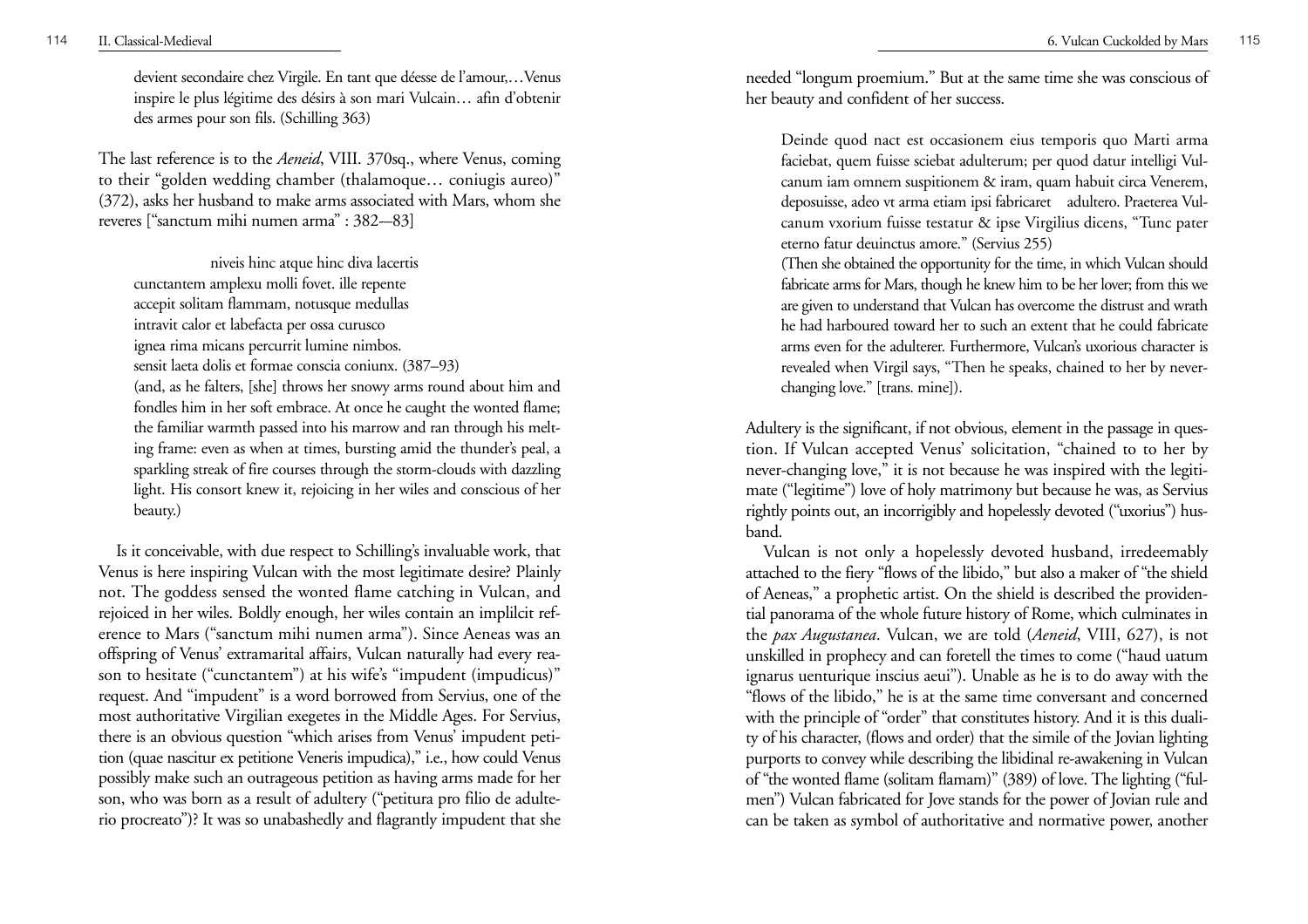aspect of *ira justa*. And it is precisely in this fulminating capacity, Virgil tells us, that the libidinous urge runs through the whole frame of Vulcan, even to the marrow. This characteristic ambivalence of flow and norm seems to be closely bound up with Vulcan himself and the Vulcan-figure. If we can adduce Serres' reading of Zola (quoted above) as a modern instance of this Vulcanian duality, for an ancient instance we can turn, by the same token, to Vico's reading of the Homeric "Shield of Achilles," the prototype of "the Shield of Aeneas." Vico invites us to regard it as a self-expression of the Vulcanian duality, which is represented in the descriptive juxtaposition on the shield of two cities, "the city of the nuptials" and "the city without the nuptials." In this juxtaposition of norm and flow Vico apparently read the origins of World History. **<sup>9</sup>**

\*

Broadly speaking, there were six lines of descent through which our myth, the triangular love affairs of Venus, Vulcan and Mars, was transmitted in the Middle Ages: (1) commentaries on and adaptation of Virgil's *Aeneid*, (2) those on/of Ovid's *metamorphoses*, (3) commentaries on Martianus Capella's *De nuptiis Philologiae et Mercurii*, (4) astrological treatises, (5) iconographies, and (6) mythographies. Let me begin with the last-mentioned mythographical tradition since a typical case seems to provide us with an axis along which we can articulate other lines of descent. Mythographies, needless to say, are structurally eclectic and logically full of contradictions. Thus, sometimes our tale is used to serve only as a prologue to the story of Venus's revenge at large, and sometimes employed in its own right, exemplifying the moral corruption of virtue by lust. But, there is remarkable consistency in many of these examples. The mythographical tradition so formed is said to have survived up until the Renaissance. A typical example:

Venus Vulcano in primis nupsit. Poatea perpetuum habens cum Marte adulterium. Sol tale scelus detexit; et Vulcanus illis conjacentibus superveniens, lectum catenis circumcinxit… Venus cum Marte rem habuit, quam Sol manifestens, Vulcano prodidit. Nam virtus, corrupta libidine,

sole teste apparet, et turpiter catenata fervoris constriction tenetur. (Bode 84–85)

(Venus first married Vulcan. Later as she was habitually commiting adultery with Mars, the Sun revealed the wicked deed; and Vulcan surrounded the bed with chains and surprised them while they lay together… Venus committed adultery with Mars, and the all-seeing. Sun disclosed the deed to Vulcan. Indeed, virtue, corrupted by inordinate desire, is discovered in the open testimony of the sun and is captured shamefully in the fetters of fury. [trans. mine])

The quotation is from the so-called "Vatican mythographer" and the "moralization" which is to be taken from the tale is something like the impossibility of concealing the corruption by inordinate desire (Venus) of essential virtue (Mars), and the inevitability of its shameful disclosure at the hand of just rage (Vulcan's net/chain). This moralization, according to Robert Miller, made its presence felt "without substantial discrepancy from Fulgentius (c. 500) to George Sandys (1640)" to form a continuity of tradition, which includes several glossators on Ovid, Boccaccio and Natalis Comes as well as the Vatican mythographer (Miller 472). Within this homogeneous tradition, however, distinction can be made regarding the degree of emphasis placed on the moral lessons to be learned. Thus there are, on the one hand, those who stress the extent of corruption of an inner virtue by inordinate desire more than its disclosure by *ira justa*, while there are, on the other hand, those who prefer to emphasise the disclosure in the net/chains as just revenge. The difference adds up to one of interpretation; actually, it is more or less dependent on how we make out the passage quoted above, especially the final sentence—"turpiter catenata fervoris constrictione tenetur" The line is, in fact, a borrowing from Fulgentius (*Mithologiarum*, II. vii). Now "fervoris constrictione" can be read either as "by the fetters of libidinous passion" or as "in the binding net of retributive rage." Those who emphasise the corruption of virtue by lust tend to interpret the line as "shamefully held in the fetters of libidinous passion," reading it as a confirmation of "corrupta libidine." Thus Pierre Bersuire (Petrus Berchorius), for example, says in his "interpretative moralization" of the *Metamorphoses* that the tale can be employed in reproof of those who indulge in bad amorous desire and in the fetters of bad habit. [transl. mine]

<sup>9.</sup> See *The New Science*, Book II, 681. Cf. also Tanner: 58ff.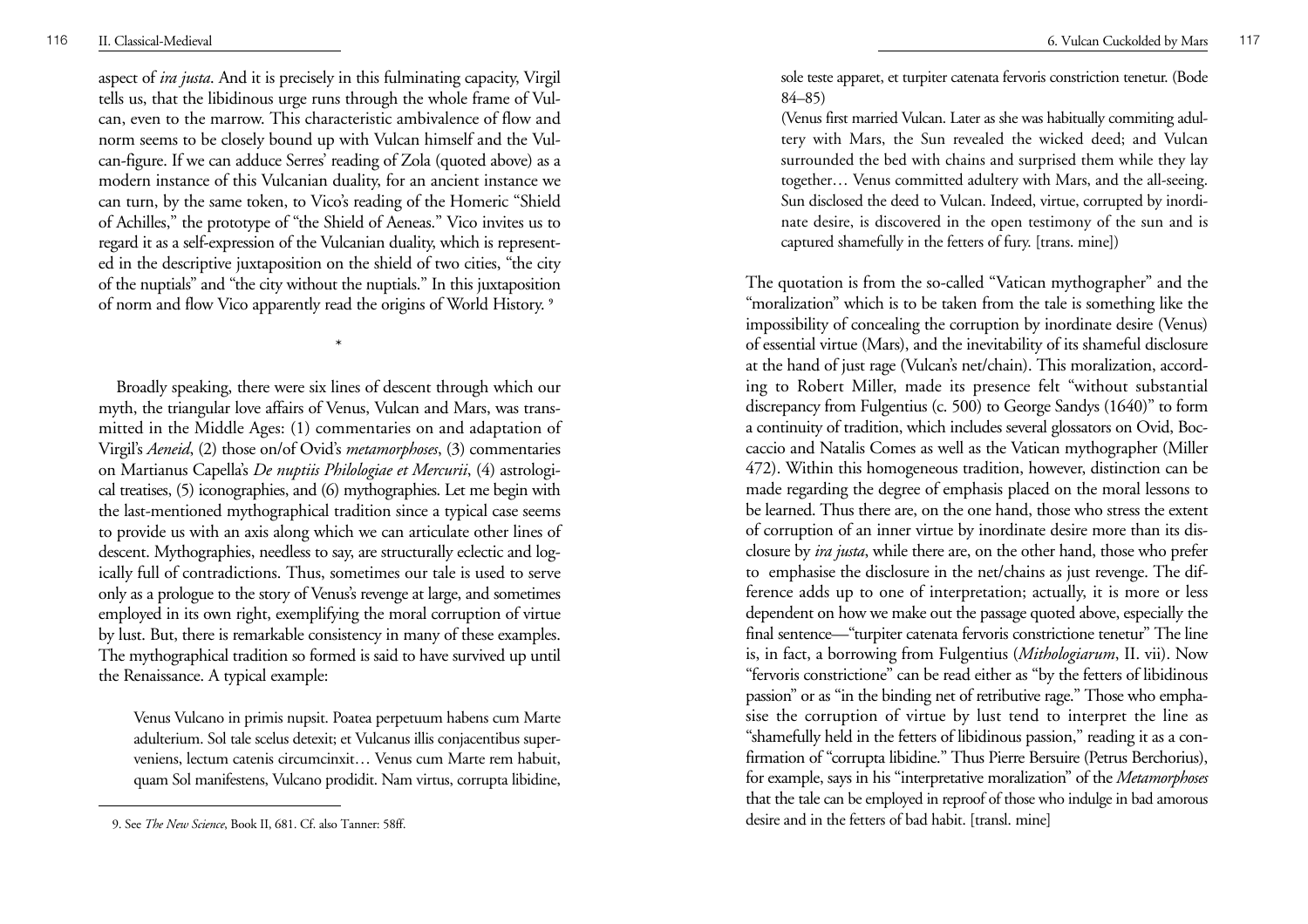(potest allegari contra eos qui malo amore se diligunt et cathena male consuetudinis.)

On the other hand, those who would rather stress retributive justice see in "fervoris constriction" the net of revengeful Vulcan. Natalis Comes, for example, says in his *Mythologiae*,

Vulcanus ligauit Martem ac Venerem in rete nempe claudus celerem, & inualidus fortissimum bellorum Deum: quia nullae vires iniquum hominem possunt a iusta vindicta Dei protegere. Quare per haec etiam himines hortabantur ad integritatem & ad innocentiam, & ab omnni turpitudine reuocabant. **<sup>10</sup>**

(Vulcan bound Mars and Venus in a net, obviously the crippled and impotent bound the quick and supremely powerful god of war: because nothing can be poweful enough to protect an unjust man from the just retribution of God… [trans. mine]).

This difference of emphasis is crucial to our discussion, because it determines the status, and even the existence or non-existence, of the figure of Vulcan in moralizations of the tale. While in one reading his presence is realised as "*iusta vindicta Dei*," in another reading Vulcan may remain submerged in the "fervor concupiscentiae" and "depraving 'libido' of Venus." Once again, one encounters the duality of Vulcan: This duality of Vulcan, together with the depraving and "fallen" libido of Venus, can be found, albeit potentially, in the two divinities appearing in Martianus Capella's *De1 nupiti Philologiae et Mercurii*. It was with some felicity that these potential functions were to be unfolded as such in the later commentaries devoted to the *De nuptiis*. In the passage in question are described the gifts which Psyche, the human soul, receives from Vulcan and Venus:

Lemnius quoque faber illi insopibiles perennitatis igniculos, necaligantibus tenebris nocteque caeca opprime retur, encendit. Omnes uero inlecebras circa sensus cunctos apposuit Aphrodite… praeterea ne ullum tempus sine inlecebra oblectamentisque decurreret, pruritui sub-

10. Quoted in Miller: 473.

scalpentem circa ima corporis apposuerat uoluptatem. (4G)

(The craftsman of Lemnos kindled for her [Psyche] ever-burning flamelets so that she might not be oppressed by gloomy shadows and blind night. Aphrodite had given to all her senses every kind of pleasure… and then, to make sure that she… was never without amusement and delectation, Aphrodite assigned Pleasure to stimulate desire in her by intimate titillation. [Stahl and Jonson 7])

The potential duality of Vulcan can be squeezed out of both the semantic ambivalence of the words, "insopibiles perennitatis igniculos," and the contextual contiguity of Vulcan and Venus. As it turned out, notable commentators skilled in the "squeezing" method, such as Remigius of Au xerre and Bernardus Silvestris, did not fail to detect and appreciate the potential duality. Thus run their commentaries:

Claudus fingitur quia ignia nunquam rectus sed anfractuosus incedit. Ponitur etiam Vulcanus pro igne obscenae cupiditatis, unde et Veneris fingitur maritus. Et bene LEMNIUS lutosus vocatur quia obscena voluptas prom igne naturalis ingenii accipitur. Ex quo naturali ingenio igniculi quidam INSOPIBILIS id est indeficientis et inextinguibilis, PERENNITATIS accenduntur quibus illuminetur anima ne opprimatur tenebris et caligine ignorantiae. (Remigius 79)

([Vulcan] is described as crippled: because the fire never is aflame in a neat and straight manner but always flickers. And Vulcan stands for the obscene fire of cupidity, hence, he is said to be a husband of Venus. He is pertinently called muddy LEMNIUS since filthy desire resides in muddy and unclean minds. But in this instance Vulcan is taken as the fire of innate genius. By this innate genius are kindled the flamelets of ETERNITY, which are UNSLEEPING, i.e., unfailing and inextinguishable. By these flamelets the soul is to be illuminated so that it may not be overwhelmed by the darkness and gloom of ignorance. [trans. mine]),

and

Dextro pede claudus sinistro sustinetur, quia in consideratione eternorum debilis considerationi temporalium totus innititur. Licentia data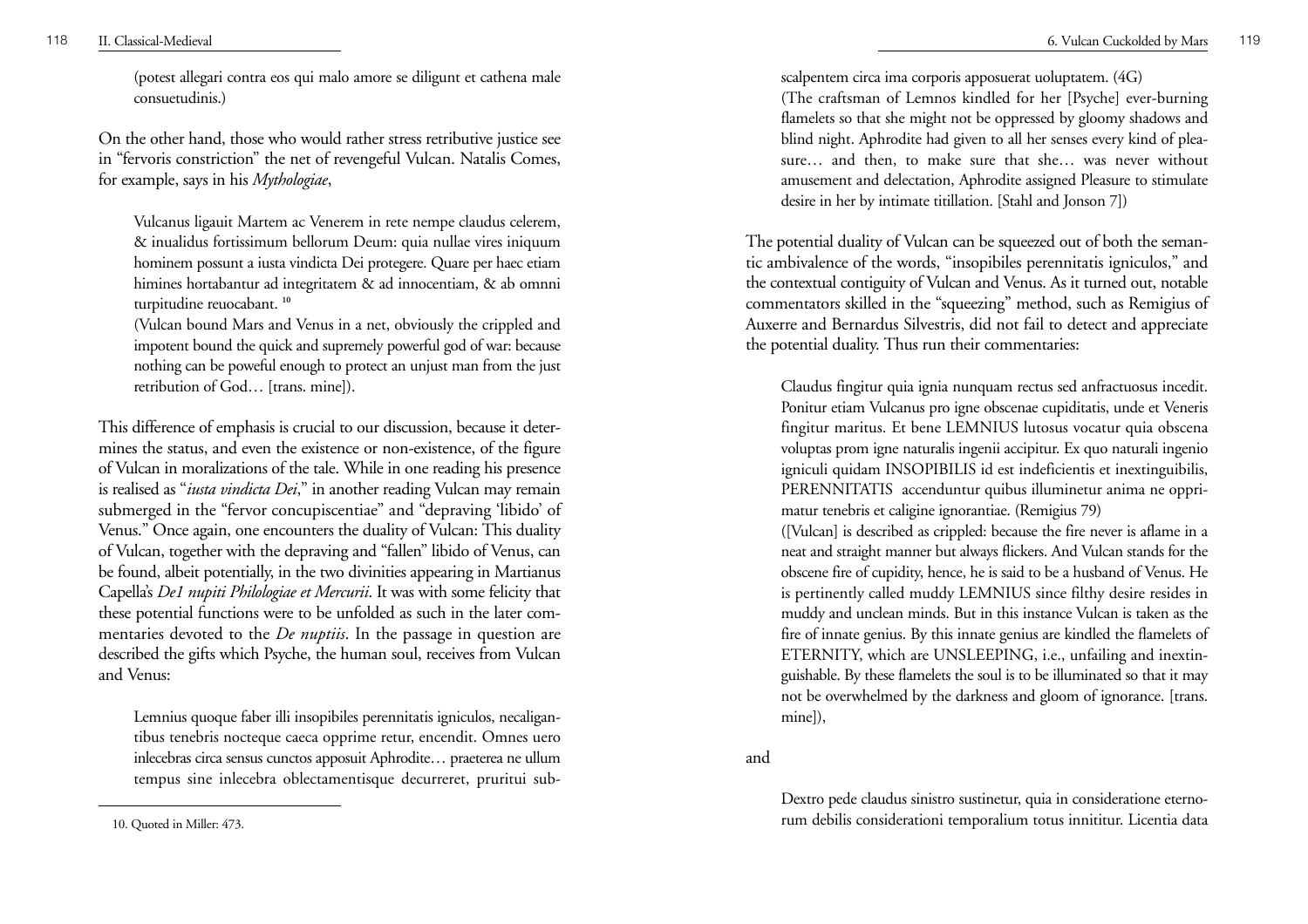est ei a love ducendi Pallada, quia naturalem potentiam ha bet a creatore, qua iungatur ei sapientia. Habet enim sibi innatum ingenium, que a est yis naturalis omnia concipiendi: rationem, que naturalis est potentia omnia discernendi; memoriiam, que est vis naturae omnia retinendi. His etsi perfectam scientiam non assequatur, potest tamen assequi … nichil videt set, potentia videndi non caret. (Bernard Silvestris 156) (Lame in his right foot he is supported by the left because, hindered in his attempt to consider the eternal, he is wholly devoted to the consideration of temporal things. He was granted by Jove the freedom to claim Pallas, because he possesses from the creator a natural capacity whereby wisdom may be united with him. For he possesses innate ingenuity ["ingenium"], the natural ability to understand all things; reason, the natural ability to distinguish all things; and memory, the natural ability to retain all things. And if he does not pursue perfect knowledge by these means, he is at least capable of doing so... though he sees nothing, he does not lack the capacity for vision.) **<sup>11</sup>**

A key word in both commentaries is "ingenium," at once the gift of nature ("naturale"; "innatum") and the origin of the animating force of soul, reason and memory. As such the word was not at all new in the commentary tradition of the *De nuptiis*: it had made its previous appearance in John Scotus Eriugena's gloss on the same passage, where Vulcan as "ingenium" was understood to be imparted to all mortals, so that they, thereby "illuminated, would seek after both themselves and God in a relentless quest for truth (illustrari… seipsos et deum assidua veritatis indagine inquirant)" (13). Vulcan as "ingenium" is associated with the "right" (foot), divine illumination and eternal truth, but at the same time his other, diametrically opposite, aspect is equally stressed: i.e., Vulcan as "cupiditas," inseparably bound up and associated with temporality, filth, and a "sinister (left)" flaw. Of this Vulcan no explicit mention was made in the original text of Martianus Capella, but something like the hermeneutic forces of the context, both textual and cultural, eventually came to reveal this aspect of Vulcan. Importantly, the revelation was made in connection with Venus. Remigius thus saw the origins of Vulcan's "obscene fire of cupidity" in his being the husband of Venus; in a similar

vein, Venus' "inlecebrae" (allurements) were glossed as signifying

omnia vitia quae merito originalils peccati rationali animae ingeruntur. (all the vices that are brought into the rational soul due to original sin.) (79)

Remigius was thus explicit about the connection between Venus' allurements and original sin, but he did not elaborate on the possible connections between this sinful Venus and Vulcan/Mars. The latter task was left to Bernardus Silvestris, who in his gloss on the same passage wrote as follows,

Sed dicit *omnes illecebras*, et non modo *circa sensus*, sed circa *cunctos sensus*. Unde consonat locus hic illi, quo legis Venerem omnes quinque filias Solis ad illicitum amorem accendisse, quia adulteri eius et Marcis Sol index extitit. Mars enim Veneris complexibus polluitur dum virtus voluptatis illecebris corrumpitur. Testimonio Solis accusantur dum indicio rationis rei coniuncuntur. Vulcanus adamantio neux Martem legat dum ignis concupiscentieinsolubili consuetudine virtutem artat. Quinque filie Solis sunt qinque sensus; famuli rationis, uel filie doctrine dicuntur quia per rationem corriguntur. (Westra 159–160) (But Martianus Capella states *allurements*, by which he means not merely the senses but *all and sundry senses*. Hence this passage is consistent with another where Venus is said to have urged all five daughters of the sun to illicit amours because the sun bore witness to her adultery with Mars. Now, Mars is said to be dishonoured by the embrace of Venus in order to illustrate the moral that virtue is corrupted by the allurements of desire. They are accused on the testimony of the sun, to illustrate that they are convicted of adultery on the testimony of reason. Vulcan binds Mars in the adamantine fetters, to illustrate that the fire of concupiscence fetters virtue with the unbreakable bond of habit…[trans. mine])

With no knowledge of the mythographical tradition at hand, where, as we have noted, "fervoris constrictione" (in the fetters of rage/passion) the meaning of Vulcan's net—could be taken for "the fetters of libidinous desire" as well, this gloss would necessarily seem a palpable distortion of the myth as it originally stood in classical antiquity. Where Vulcan, a

<sup>11.</sup> Translation by Wetherbee ([1972] 116).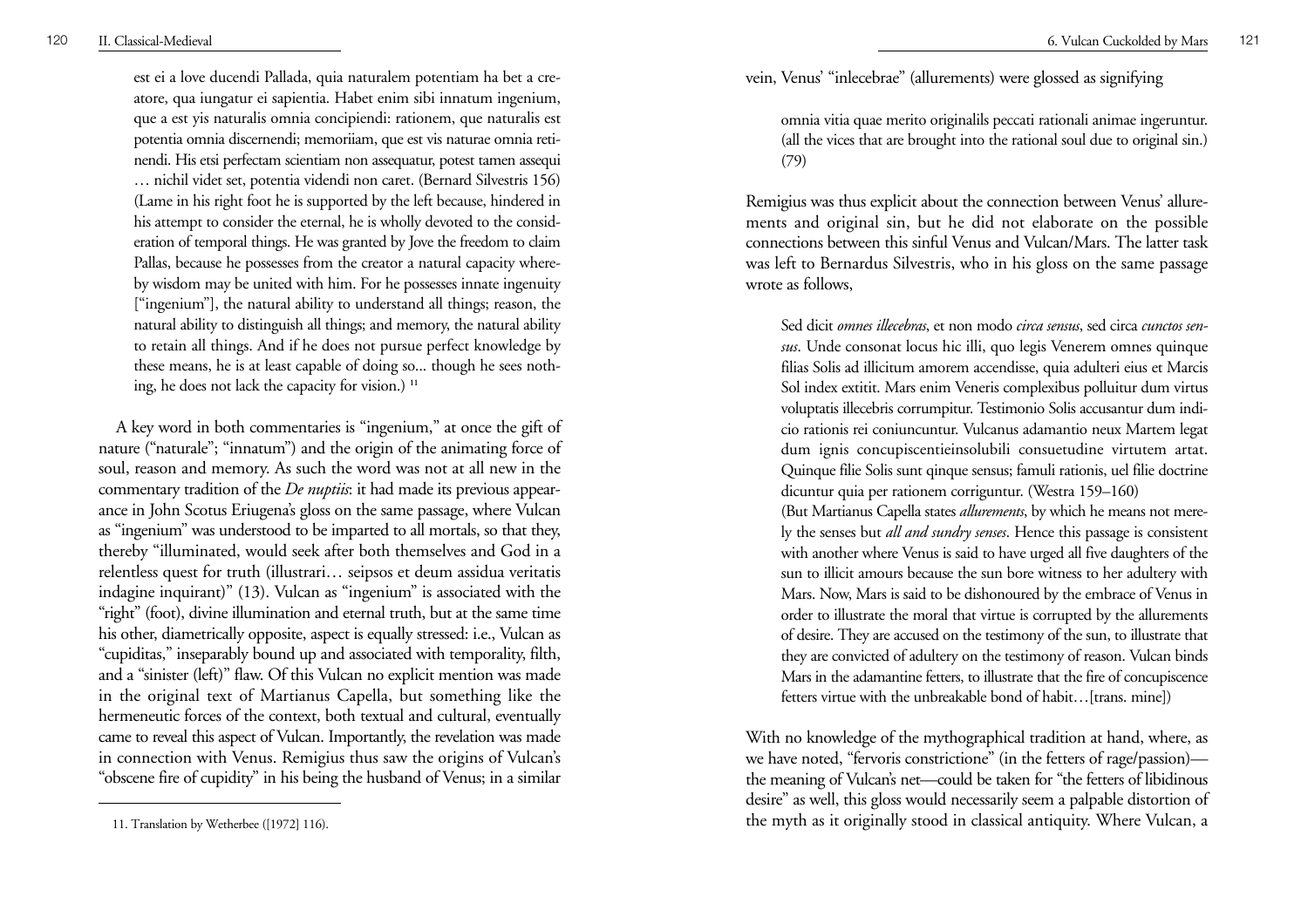cuckolded and enraged husband, previously captured Mars, the arrant adulterer, in his revengeful net, Vulcan here has come to stand for the Venerial fire of concupiscence, which is characterised by the unbreakable shackles of bad habit, corrupting therewith the virtue that is Mars. This Vulcan, "ignis concupiscentie," succumbing to the "unbreakable shackles of habit" and even conniving at adultery, reminds us of Virgil's Vulcan who, as we remember, catches the "solita flamma (the wonted flame)" in Venus's embrace. But, just as this "wonted flame" is characterised almost in the same breath, by the simile of the Jovian lightenting ("ignea rima micans") as if to suggest Vulcan's dual capacity, even so in Bernard Silvester his "ignis concupiscentie" is to be understood in close conjunction with his "innatum ingenium"; the same holds true of Remigius' "ignis naturalis ingenii." This duality gains importance when it is realised that Vulcan may well symbolize a link between man's potential claim to true vision and his present immersion in original sin. And this precisely was the kind of link that was required by the visionary philosophy of the so-called "Twelfth-Century Renaissance." In this moment the paradigm of redemption seems to have been sought in the restoration of the divinely-ordained natural order, thought to be attainable by redressing "ignis concupiscentie" under the direction of "ignis innati ingeni." Reflecting this spirit of the age,Vulcan, the classical type of the cuckolded husband—the Christian equivalent being Joseph in the medieval mystery <sup>p</sup>lays—came to acquire an aura of cosmic significance. **<sup>12</sup>**

However, so long as he retains his characteristic duality Vulcan is not likely to have genuinely cosmic significance. For to represent cosmic redemption would require a grand visionary fabrication, —indeed a kind of psychomachy. In such an allegorical universe our dual and ambivalent Vulcan would be shown (in comparison, for example, to the clear-cut case of the "two Venuses") to be insufficiently articulated. In the simple dynamics of reproval of vice and promotion of virtue, demanded by the allegorical design of cosmic redemption, the ambivalence of Vulcan would no doubt be inappropriate. If forced into such a world picture, his characteristic duality would certainly be in danger of disintegration.

And such disintegration actually took place in the twelfth century.

Alan of Lille's *De planctu naturae* and Bernardus Silvestris's *Commentary on Virgil's "Aeneid*," probably the representative works of the age each in its own genre, bore witness to this: the Vulcanian duality was differentiated on the axis and analogy of "family" into two oppositional Vulcan figures, the legitimate husband of Venus and the Mars-like lover of Venus. Both relations in their own ways produced their respective offspring, authentic son and depraved bastard, so that there emerged a familial binary opposition: the legitimate, natural and ideal family vs. its antithesis, negation and loss. The latter idea, in fact is as old as Venus' adultery with Mars, and what is spawned out of this liaison, according to Cicero, is "Anteros."

Tertia Iove nata et Diona, quae nupsit Volcano, sed ex ea et Marte natus Anteros dicitur.

(The third [Venus] is the daughter of Jupiter and Dione, who wedded Vulcan, but who is said to have been the mother of Anteros by Mars.) (*De natura deorum*, III, 59)

Anteros, being definable either as "love returned" or "the avenger of slighted love," is certainly a controversial figure, and as such he actually made his appearance in medieval literature (Merrill). But, Cicero's passage strongly suggests a contrast between Anteros' illegitimacy and the marital legitimacy of Venus-Vulcan, so much so that Eros, the rival figure of Anteros, can be easily construed as the legitimate son of Vucan and Venus. And this Eros or Cupido we find in medieval mythography (the "Vatican Mythographer" II. 35). It may be possible, then, to build a transformative model in which Venus' marriage with Vulcan and her subsequent adultery with Mars are translated into a binary opposition of two family-situations, the legitimate Vulcanian family with Cupid as its heir on the one hand and the illegitimate Martian family with Anteros as its offspring.

Now, using this transformative model, let us suppose that Vulcan and Mars be aligned with the differentiated Vulcanian functions, *ignis ingenii* and *ignis concupiscentiae*. The result would stand us in good stead in appreciating the role our myth is to play in Alan and Bernardus's mythoallegory. It is their allegorical strategy to restore the legitimate (i.e., as ordained by Natura, God's vicegerent) family relationship, now lost since

<sup>12.</sup> For "the twelfth-century Renaissance," see, among others, Wetherbee (1972) and Benson & Constable.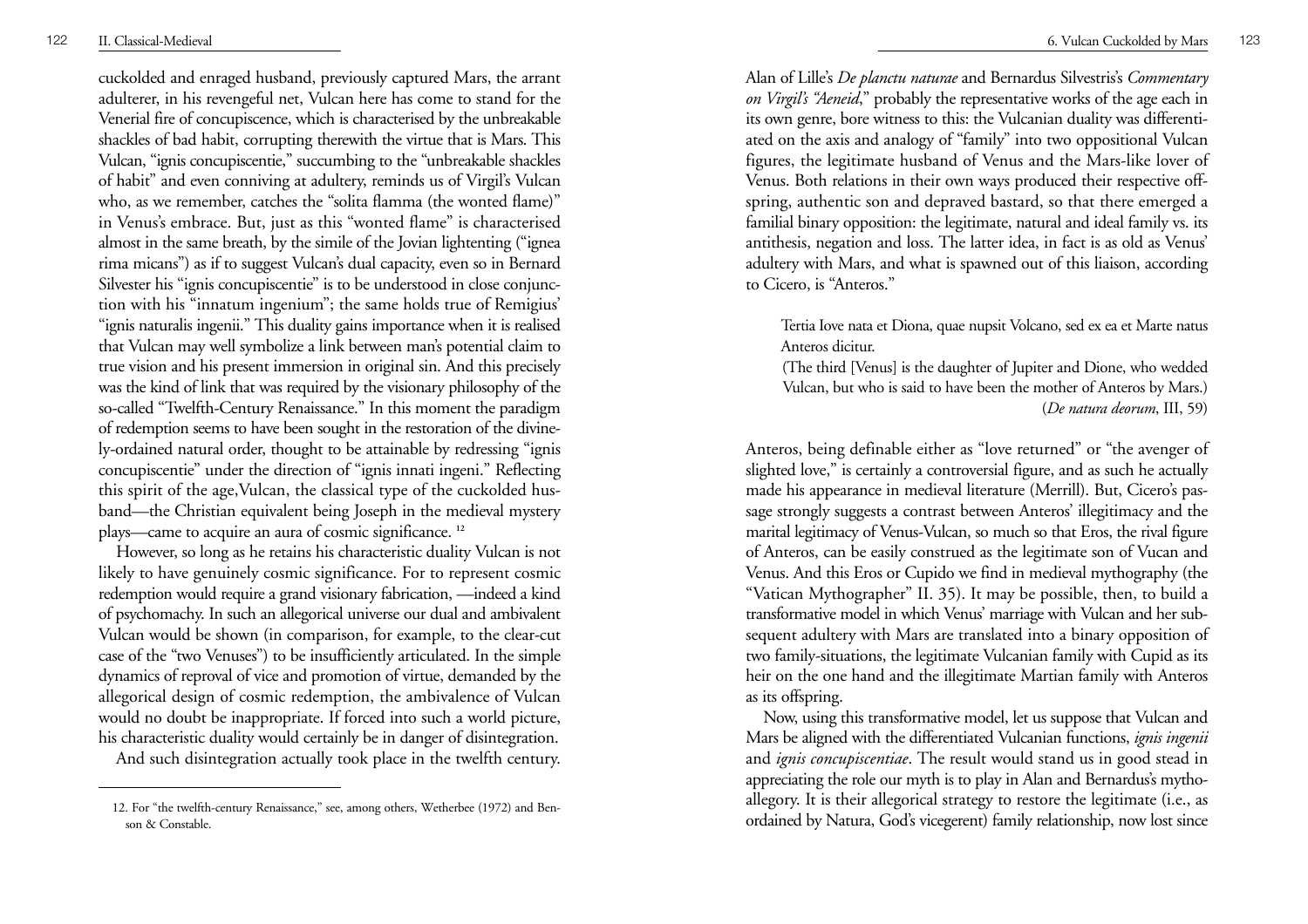the advent of the illegitimate family; but this restoration should be accomplished without extinguishing the vital forces inherent in the ille<sup>g</sup>itimate act. Put differently, they are attempting an allegorical normalization of the "flows of the libido."

In Bernardus Silvestris' explication of the first six books of the *Aeneid*, the two antithetical families are thus introduced as a structural base. One is an ideal family, consisting of Anchises/Venus/Aeneas as husband /wife/their son, the other a degenerate family, comprising Vulcan /Venus/Iocus and Cupid as husband/wife/their children.

Diversa nomina idem, quod estmultivocatio, veluti Iupiter et Anchises creatorem designat. Ubi ergo invenies Venerem uxorem Vulcani matrem Ioci et Cupidinis, intellige carnis voluptatem, quo naturali calori coniuncta est et iocum et coitum parit. Ubi vero leges Venerem et Anchisem Eneam filium habere, intellige per Venerem mundanam musicam, per Eneam humanam spiritum. (Jones & Jones 10)

(Diverse names can signify the same thing [which is the definition of multivocation], as when both Jupiter and Anchises designate the Creator. Therefore, whenever you find Venus as wife of Vulcan, mother of Jocus and Cupid, interpret her as pleasure of flesh, which is joined with natural heat and causes pleasure and copulation. But whenever you read that Venus and Anchises have a son Aeneas, interpret this Venus as the harmony of the world and Aeneas as the human soul. [trans. mine])

Exactly in the same way, in which the "two Venuses" are differentiable into heavenly and earthly (in this instance into "the harmony of the world" and "the pleasure of flesh"), our Vulcan is differentiated into Anchises, a figure of "*ignis ingenii*," and the libidinous Vulcan, "*fervoris constrictio*" of mythographical tradition. If seems that Bernardus Silvestris envisaged an allegorical family reunion, which would gain cosmological significance in the whole quest of Aeneas (the human soul)—the quest culminating in his descent into the underworld where he and Anchises meet. In this quest and reunion the depraved forces of the degenerate family are to be purged and sublimated.

Similarly, the principle of reproof of a degenerate family and promotion of the natural ideal can be recognised as a pivotal structure in Alan's *De Planctu Naturae*. The mytho-allegorical families are as follows: what

can be called a pre-adulterous family consists of Venus, Hymenaeus, and Cupido, the other post-adulterous one comprises Venus, Antigenius (or Antigamus), and Jocus. The opening scene finds Natura complaining: her divinely-ordained order, embodied in the form of the family of Venus/Hymenaeus/their son Cupido, is now lost and devastated by the inordinate forces of the post-adulterous family:

Ymenaeus namque uterine fraternitatis michi affinis confinio, quem excellentioris dignitatis extollit prospia, ex Venere sibi Cupidinem propagauit in filium. Antigamus [Antigenius] uero scurrilis, ignobilitatis genere deriuatus, adulterando adulterinum filium Iocum sibi ioculatorie parentauit. (Häring 849)

(For Hymen, who is related to me [Natura] by the bond of brotherhood from the same mother, and who has produced a stock of excellent worth, begot to himself from Venus a son Cupid. But Antigamus [Antigenius], scurrilous and descended from a race of ignobiliy, by his adultery [with Venus] has lightly become the father of an illegitimate son, Jocus. [trans. mine].)

The pre-adulterous family, said to be entrusted by Natura (*vicari Dei et mater generationis*) with the maintenance of the sublunary world by the rightful use of procreation, may well invite a comparison with the prelapsarian golden world, and by the same token the post-adulterous family situation to the postlapsarian condition. This representational mode is typical of the so-called "Chartrian Christian humanism," which is distinguished by its "special awareness of a '*continuité ontologique*' between creation and redemption" (Wetherbee [1972] 125). Redemption is seen in terms not of linear providential history but of cosmic (i.e., spatial/harmonious) incarnation, namely, man's restoration to his proper place in the natural God-ordained order. In Alan's allegory such cosmic redemption is guided and accomplished by Genius, who at the request of Natura is going to pronounce a decree of excommunication on those renegades who fail to redeem themselves from the post-adulterous condition. Complex and versatile as he essentially is, **<sup>13</sup>** Genius here can be considered an authoritative version of the "ignis ingenii" of Vulcan.

<sup>13.</sup> Cf. Nietzsche.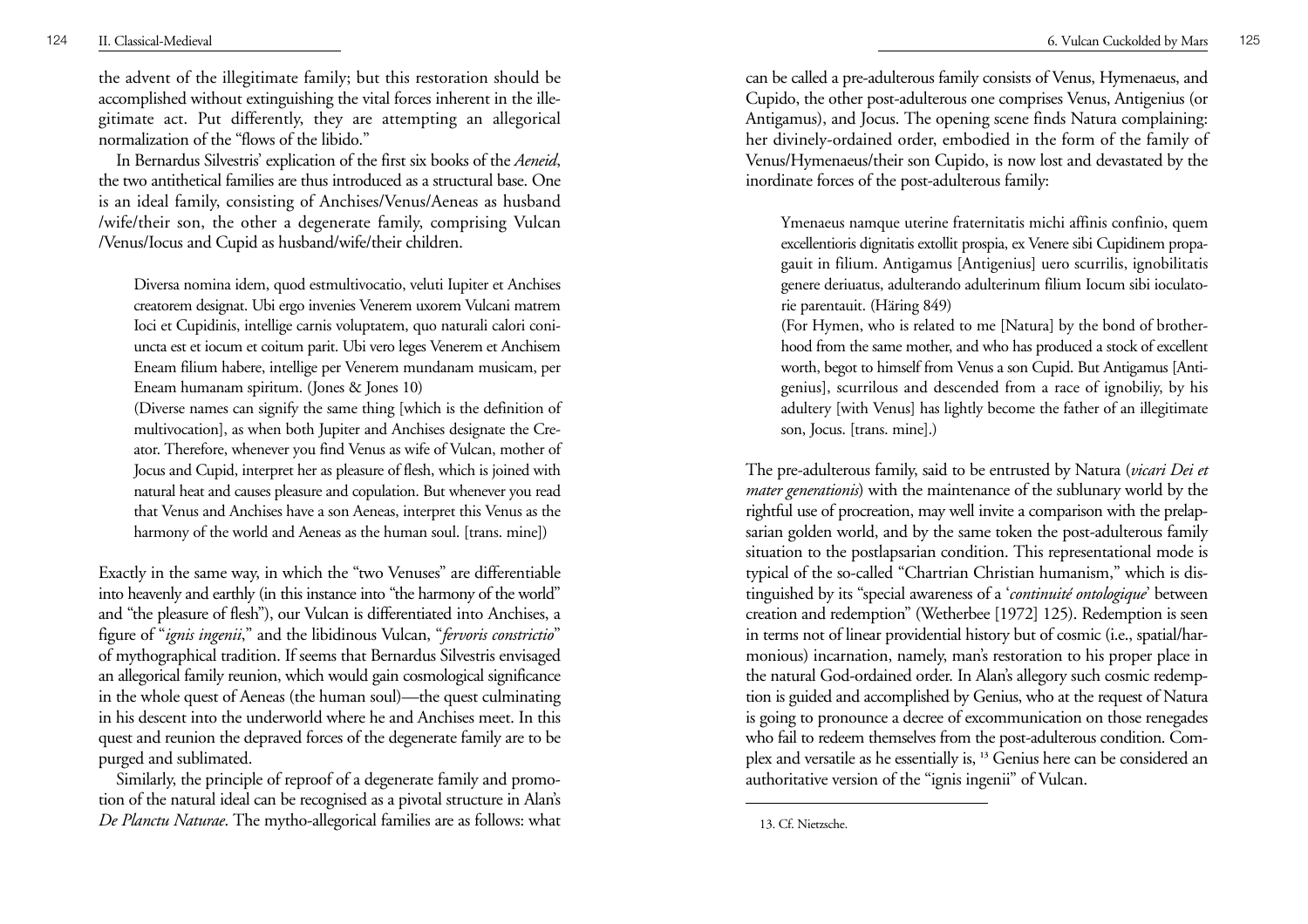To gain a survey of the myth of Vulcan/Venus/Mars complex in medieval literature we have yet to cover, at least, the *Roman de la Rose*, Dante, and Chaucer. **<sup>14</sup>** This task, however, requires another paper for sufficient treatment, and must be postponed until them.

## Works Cited:

| Alan of Lille. <i>De Planctu Naturae</i> , ed. Häring, N. M. <i>Studi Medievali</i> 3 a Serie, 19 (1978): |  |  |  |  |  |
|-----------------------------------------------------------------------------------------------------------|--|--|--|--|--|
| 797–879.                                                                                                  |  |  |  |  |  |

. *The Plaint of Nature*, trans. J. J. Sheridan. Toronto: Pontifical Institute of Medieval Studies, 1980.

Bode, G. H., ed. *Scriptores reruns mythicarum latini tres romae nuper reperti*. Hildesheim: Gory Olm, 1968; 1834.

Cicero. *De Natura Deorum and Academica*, trans., by H. Rackham (The Loeb Classical Library). London & Massachussetts: W. Heinemann & Harvard UP., 1966; 1916.

Delcourt, Marie. *Héphaistos: ou la légende du magicien*. Paris: Les belles lettres, 1982; 1957. Deleuze & Guattari. *Anti-Oedipus Capitalism and Schizophrenia*, trans. R. Hurley, M. Seem, & H. R. Lane. Minneapolis: U. of Minnesota P., 1977; originally 1972.

Freccero, John. "Dante's Firm Foot and the Journey Without a Guide," *Harvard Theological Review* 52 (1959): 245–81.

Fulgentius. *Opera*, ed. R. Helm. Stuttgardt: Teubner, 1970.

—. *The Odyssey*, trans. R. Fitzgerald. New York: Anchor P./Doubleday, 1963; 1961.

Hintz, E. J. & J. J. Teunisse. "War, Love, and Industrialism: the Ares/Aphrodite/Hephaistus Complex in *Lady Chatterley's Lover*," in *D.H. Lawrence's "Lady": A New Look at "Lady Chatterley's Lover,"* ed. M. Squires & D. Jackson. Athens, Georgea: U. of Georgea P., 1985.

Martianus Capella. *De neptiis Philologiae et Mecurii*, ed. A. Dick; added and corrected by J. Preaux. Stuttgardt: Teubner, 1978.

—. *Martianus Capella and the Seven Liberal Arts*, vol. II, *The Marriage of Philology and Mercury*, trans. by W. Stahl and R. Johnson with E. L. Burge. New York: Columbia UP., 1977.

Merrill, Robert V. "Eros and Anteros," *Speculum* XIX (1944): 265–284.

Miller, Robert. P. "The Myth of Mars's Hot Minion in '*Venus and Adonis*,'" *ELH* 26 (1959): 470–81.

Nitzsche, Jane C. *The Genius Figure in Antiquity and the Middle Ages*. New York & London: Columbia UP., 1975.

—. *The Art of Love and Other Poems*, trans. by J. H. Mobzley. (Loeb Classical library) London and Massachusetts: W. Heinemann & Harvard UP., 1929; 1939.

Benson, R. L. & G. Constable. *Renaissance and Renewal in the Twelfth Century*. Cambridge, Mass.: Harvard UP., 1982.

Berchorius, Petrus (Bersuire, Pierre). *Reductorium morale: "Ovidius Moralizatus*." Utrecht: Instituut voor Laat Latijin der Rijksuniversiteit, 1962.

Burkert, Walter. "Das Lied.von Ares and Aphrodite: Zum Verhaeltnis von Odyssee and Ilias," *Rheinisches Museum fuer Philologie* 103 (1960): 130–144.

Homer. *The Iliad*, trans. R. Fitzgerald. New York: Anchor P./Doubleday, 1974.

Johannes Scotus Eriugena. *Annotations in Martianum*, ed. C. E. Lutz. Cambridge, Mass.: Harvard UP., 1939.

Ovid. *Metamorphoses*, trans. F. J. Miller (Loeb Classical Library). London & Massachusetts: W. Heinemann and Harvard UP.,1966; 1916.

<sup>—</sup>. *Tristia, Ex Ponto*, trans. A. L. Wheeler. (Loeb Classical Library) London & Massachussetts: W. Heinemann & Harvard UP., 1965; 1924.

Remigius of Auxerre (Remigii Autissiodorensis). *Commentum in Martianum Capellam,* Libri

<sup>14.</sup> Let me note that on these works and authors some studies have been done: on the *Roman de la Rose*, Wetherbee (1971), on Dante, Freccero ; and on Chaucer, Wood and Takada**.**